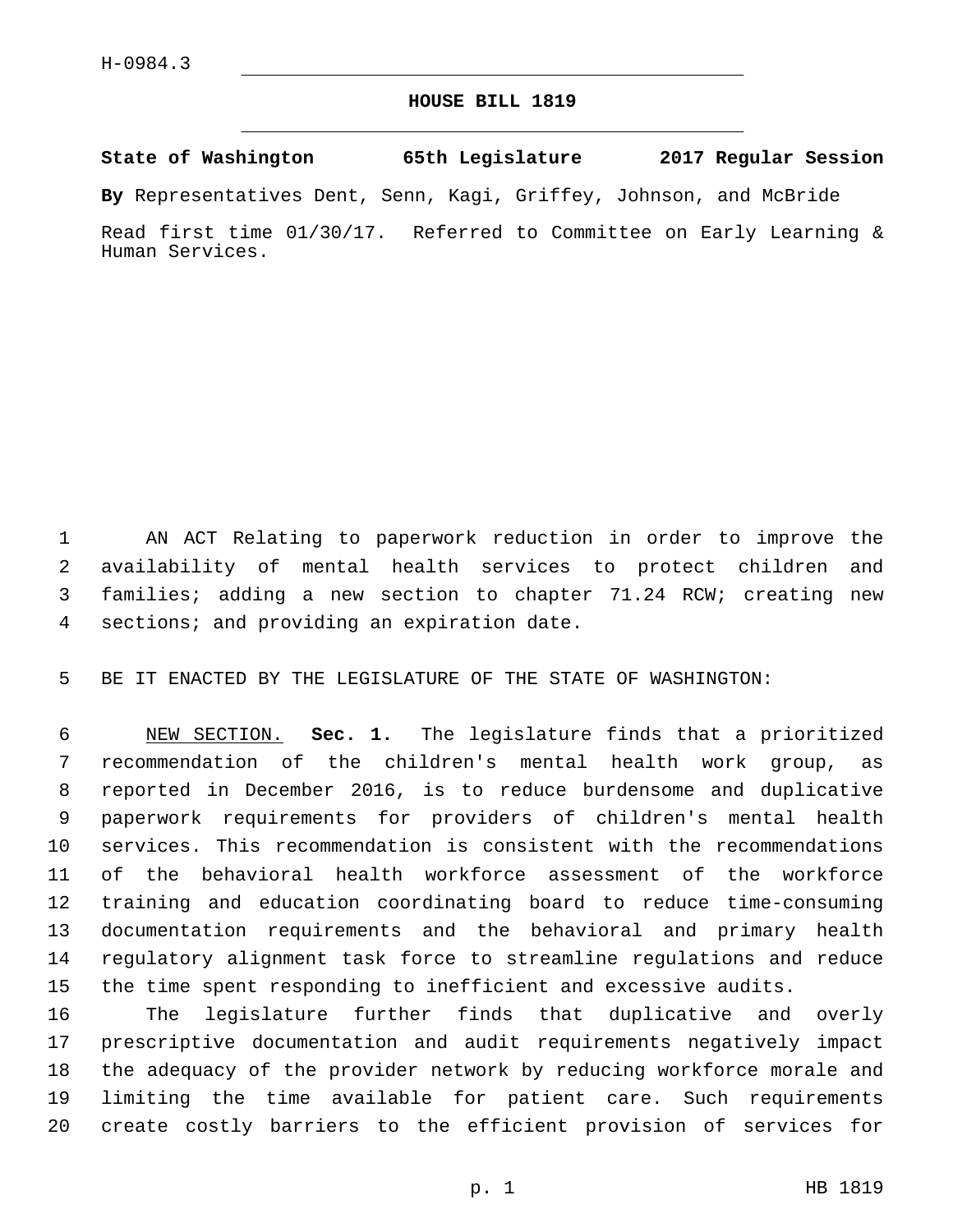children and their families. These barriers can be reduced while creating a greater emphasis on quality, outcomes, and safety.

 The legislature further finds that social workers serving children are encumbered by burdensome paperwork requirements which can interfere with the effective delivery of services.

 Therefore, the legislature intends to require the department of social and health services to take steps to reduce paperwork, documentation, and audit requirements that are inefficient or duplicative for social workers who serve children and for providers of mental health services to children and families.

 NEW SECTION. **Sec. 2.** A new section is added to chapter 71.24 12 RCW to read as follows:

 (1) Rules adopted by the department relating to the provision of 14 behavioral health services must:

 (a) Limit prescriptive requirements for individual initial assessments to allow clinicians to exercise professional judgment to conduct age-appropriate, strength-based psychosocial assessments, including current needs and relevant history according to current 19 best practices;

 (b) By October 1, 2017, provide a single set of regulations for agencies to follow that provide mental health, substance use 22 disorder, and co-occurring treatment services;

(c) Focus on quality, outcomes, and safety above process; and

 (d) Be clear and not unduly burdensome in order to maximize the 25 time available for the provision of care.

 (2) Audits conducted by the department relating to provision of 27 behavioral health services must:

(a) Focus on quality, outcomes, and safety above process;

 (b) Rely on a sampling methodology to conduct reviews of personnel files and clinical records based on written guidelines established by the department that are consistent with the standards 32 of other licensing and accrediting bodies;

 (c) Treat organizations with multiple locations as a single entity. The department must not require annual visits at all locations operated by a single entity when a sample of records may be 36 reviewed from a centralized location;

 (d) Share audit results with behavioral health organizations to assist with their review process and, when appropriate, take steps to 39 coordinate and combine audit activities;